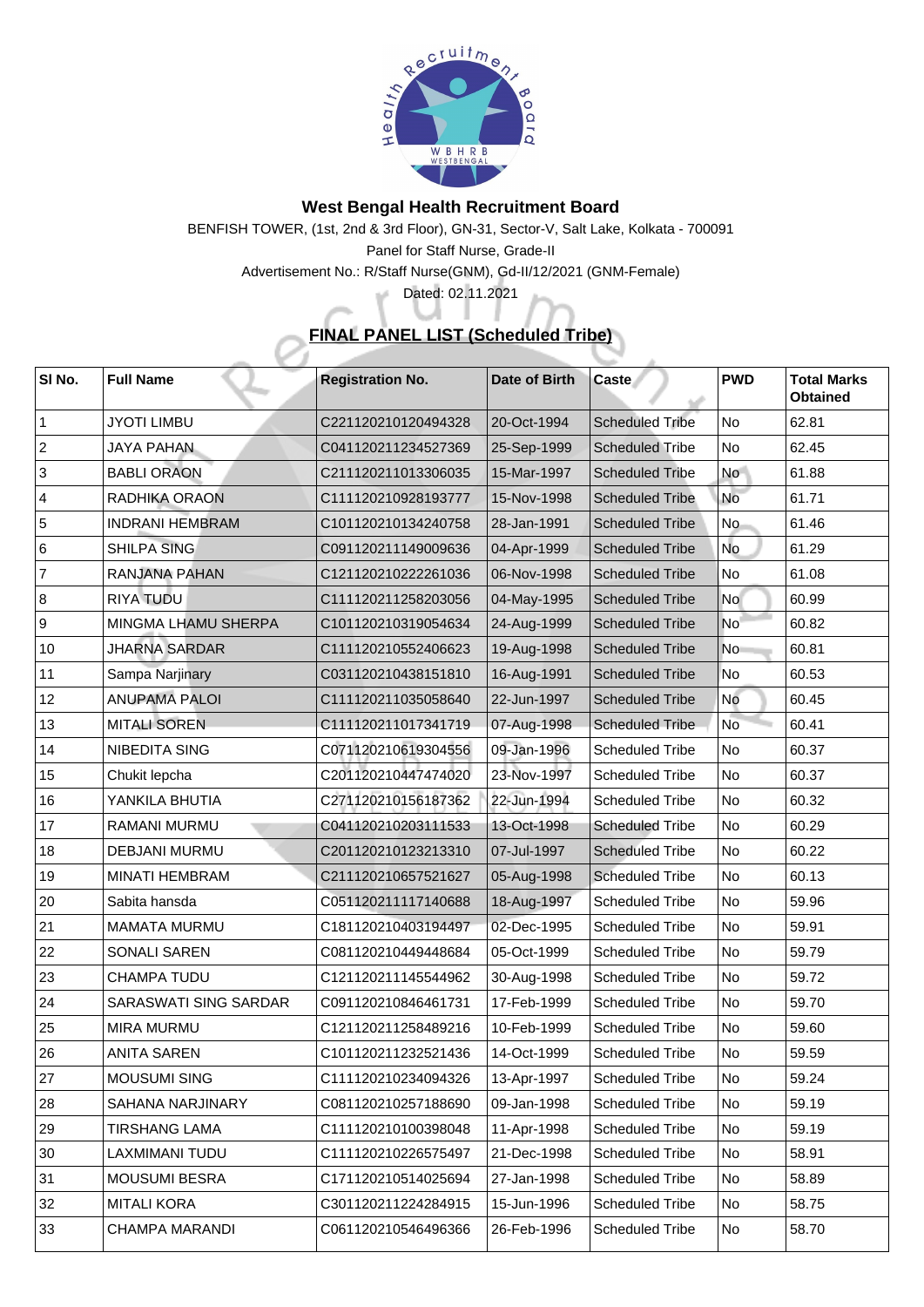| 34 | Srijana Subba               | C221120210420594659 | 30-Jun-1997 | <b>Scheduled Tribe</b> | No                       | 58.64 |
|----|-----------------------------|---------------------|-------------|------------------------|--------------------------|-------|
| 35 | <b>PRATIMA TUDU</b>         | C241120211054001561 | 10-Jan-1998 | <b>Scheduled Tribe</b> | No                       | 58.62 |
| 36 | <b>KANIKA SING</b>          | C121120210516129524 | 23-Feb-1999 | <b>Scheduled Tribe</b> | No                       | 58.42 |
| 37 | <b>ANICET LEPCHA</b>        | C211120210453571437 | 25-Feb-1996 | <b>Scheduled Tribe</b> | No                       | 58.41 |
| 38 | Elina Tamang                | C221120210332058336 | 14-Nov-1998 | <b>Scheduled Tribe</b> | No                       | 58.35 |
| 39 | <b>LAKSHMI SAREN</b>        | C171120210717584766 | 19-Nov-1998 | <b>Scheduled Tribe</b> | N <sub>o</sub>           | 57.98 |
| 40 | <b>PRATIMA SAREN</b>        | C111120211241058245 | 02-Oct-1998 | <b>Scheduled Tribe</b> | No                       | 57.97 |
| 41 | <b>PARBATI MANDI</b>        | C211120211105186216 | 13-Jun-1999 | <b>Scheduled Tribe</b> | No                       | 57.88 |
| 42 | <b>THILAY YOUDEN SHERPA</b> | C141120210227149852 | 05-Aug-1997 | <b>Scheduled Tribe</b> | N <sub>o</sub>           | 57.69 |
| 43 | <b>MADHABI MANDI</b>        | C221120211111593567 | 29-Jun-1994 | <b>Scheduled Tribe</b> | No                       | 57.67 |
| 44 | <b>ANTARA SINGH MURA</b>    | C091120211018119197 | 01-Aug-1998 | <b>Scheduled Tribe</b> | N <sub>o</sub>           | 57.62 |
| 45 | <b>PASSANG DOMA SHERPA</b>  | C211120211003212108 | 20-Jan-1998 | <b>Scheduled Tribe</b> | No                       | 57.59 |
| 46 | <b>SARAMA SING MURA</b>     | C271120210838207208 | 05-Jan-1999 | <b>Scheduled Tribe</b> | N <sub>o</sub>           | 57.57 |
| 47 | <b>STELLA LEPCHA</b>        | C201120210213013574 | 09-Sep-1995 | <b>Scheduled Tribe</b> | No                       | 57.53 |
| 48 | <b>SABITA KISKU</b>         | C201120211009399648 | 01-Sep-1997 | Scheduled Tribe        | No                       | 57.50 |
| 49 | <b>PRATIMA MURMU</b>        | C081120211116251801 | 19-Mar-1997 | <b>Scheduled Tribe</b> | No                       | 57.43 |
| 50 | <b>SUMITA SINGH</b>         | C051120210528465635 | 12-Mar-1998 | <b>Scheduled Tribe</b> | No                       | 57.20 |
| 51 | <b>SATYABATI MANDI</b>      | C111120210123159513 | 16-Feb-1998 | <b>Scheduled Tribe</b> | <b>No</b>                | 57.16 |
| 52 | <b>SONALI SAREN</b>         | C241120210816097810 | 30-Apr-1997 | <b>Scheduled Tribe</b> | <b>No</b>                | 57.13 |
| 53 | <b>ADITI MAHATO</b>         | C041120210831519455 | 06-Apr-1998 | <b>Scheduled Tribe</b> | No                       | 57.12 |
| 54 | <b>SOVMIKA LEPCHA</b>       | C041120210123308987 | 06-Mar-1998 | <b>Scheduled Tribe</b> | No                       | 57.08 |
| 55 | <b>MOUMITA MUDI</b>         | C111120211121005692 | 20-Feb-1999 | <b>Scheduled Tribe</b> | No                       | 57.04 |
| 56 | <b>SUSMITA MANDAL</b>       | C211120210205330865 | 25-Apr-1995 | <b>Scheduled Tribe</b> | No l                     | 56.98 |
| 57 | Swarnali Barua              | C111120211055411001 | 04-Dec-1998 | <b>Scheduled Tribe</b> | $\overline{\mathsf{No}}$ | 56.90 |
| 58 | <b>KALANDI CHAPEYAR</b>     | C111120210133082783 | 29-Oct-1997 | <b>Scheduled Tribe</b> | No                       | 56.89 |
| 59 | Mina sadar                  | C031120210832206693 | 14-Apr-1998 | <b>Scheduled Tribe</b> | No                       | 56.76 |
| 60 | <b>ESTELLA G SAREN</b>      | C061120210137300020 | 04-Jul-1993 | <b>Scheduled Tribe</b> | <b>No</b>                | 56.72 |
| 61 | <b>KAMDEM BHUTIA</b>        | C291120210108300486 | 19-May-1997 | <b>Scheduled Tribe</b> | <b>No</b>                | 56.70 |
| 62 | <b>MOUSUMI MURMU</b>        | C111120210635578728 | 05-Aug-1999 | <b>Scheduled Tribe</b> | No                       | 56.67 |
| 63 | <b>PIYALI SARKAR</b>        | C081120210538054432 | 04-Mar-1998 | <b>Scheduled Tribe</b> | No                       | 56.66 |
| 64 | <b>SWASTIKA LAMA</b>        | C201120210706378914 | 12-Mar-1994 | <b>Scheduled Tribe</b> | No                       | 56.56 |
| 65 | <b>NINGMA LAMA</b>          | C121120210539135460 | 28-Oct-1997 | <b>Scheduled Tribe</b> | No                       | 56.36 |
| 66 | Sandhya Rani Lakra          | C051120210530160463 | 28-Jan-1991 | <b>Scheduled Tribe</b> | No                       | 56.34 |
| 67 | <b>PRATIMA MURMU</b>        | C071120211119200418 | 14-Jan-1992 | <b>Scheduled Tribe</b> | N <sub>o</sub>           | 56.32 |
| 68 | KAKALI MURMU                | C111120210953503234 | 06-May-1998 | <b>Scheduled Tribe</b> | No                       | 56.30 |
| 69 | <b>SILBINA MINJ</b>         | C111120210903129777 | 23-Nov-1998 | <b>Scheduled Tribe</b> | No                       | 56.28 |
| 70 | <b>BIDISHA ORAW</b>         | C211120211122061856 | 19-Apr-1998 | <b>Scheduled Tribe</b> | No                       | 56.26 |
| 71 | <b>SUKUMONI TUDU</b>        | C211120211026421168 | 30-Apr-1997 | <b>Scheduled Tribe</b> | No                       | 56.05 |
| 72 | <b>MARY HANSDA</b>          | C201120210511041938 | 01-Feb-1998 | <b>Scheduled Tribe</b> | N <sub>o</sub>           | 56.05 |
| 73 | Aloklata Saren              | C121120210843193473 | 05-Dec-1995 | <b>Scheduled Tribe</b> | No                       | 55.88 |
| 74 | <b>SUMITRA BESRA</b>        | C111120210557383914 | 17-Apr-1999 | <b>Scheduled Tribe</b> | No                       | 55.77 |
| 75 | <b>BOBY MURMU</b>           | C211120210607007714 | 20-Apr-1994 | <b>Scheduled Tribe</b> | No No                    | 55.61 |
| 76 | <b>SUSMITA KISKU</b>        | C071120211255117583 | 24-Nov-1997 | <b>Scheduled Tribe</b> | No.                      | 55.40 |
| 77 | <b>SUSMITA SARDAR</b>       | C051120210854130783 | 17-May-1999 | <b>Scheduled Tribe</b> | No                       | 55.32 |
| 78 | <b>SONIA TAMANG</b>         | C241120211113141546 | 15-Jun-1997 | <b>Scheduled Tribe</b> | No                       | 55.13 |
| 79 | <b>SUPARNA SARDAR</b>       | C121120211148287419 | 15-Aug-1997 | <b>Scheduled Tribe</b> | No                       | 54.88 |
| 80 | <b>MINATI SARDAR</b>        | C141120211050560108 | 10-Feb-1999 | <b>Scheduled Tribe</b> | No                       | 54.88 |
| 81 | <b>RUPA MURMU</b>           | C291120210146235651 | 30-Jun-1990 | <b>Scheduled Tribe</b> | No                       | 54.86 |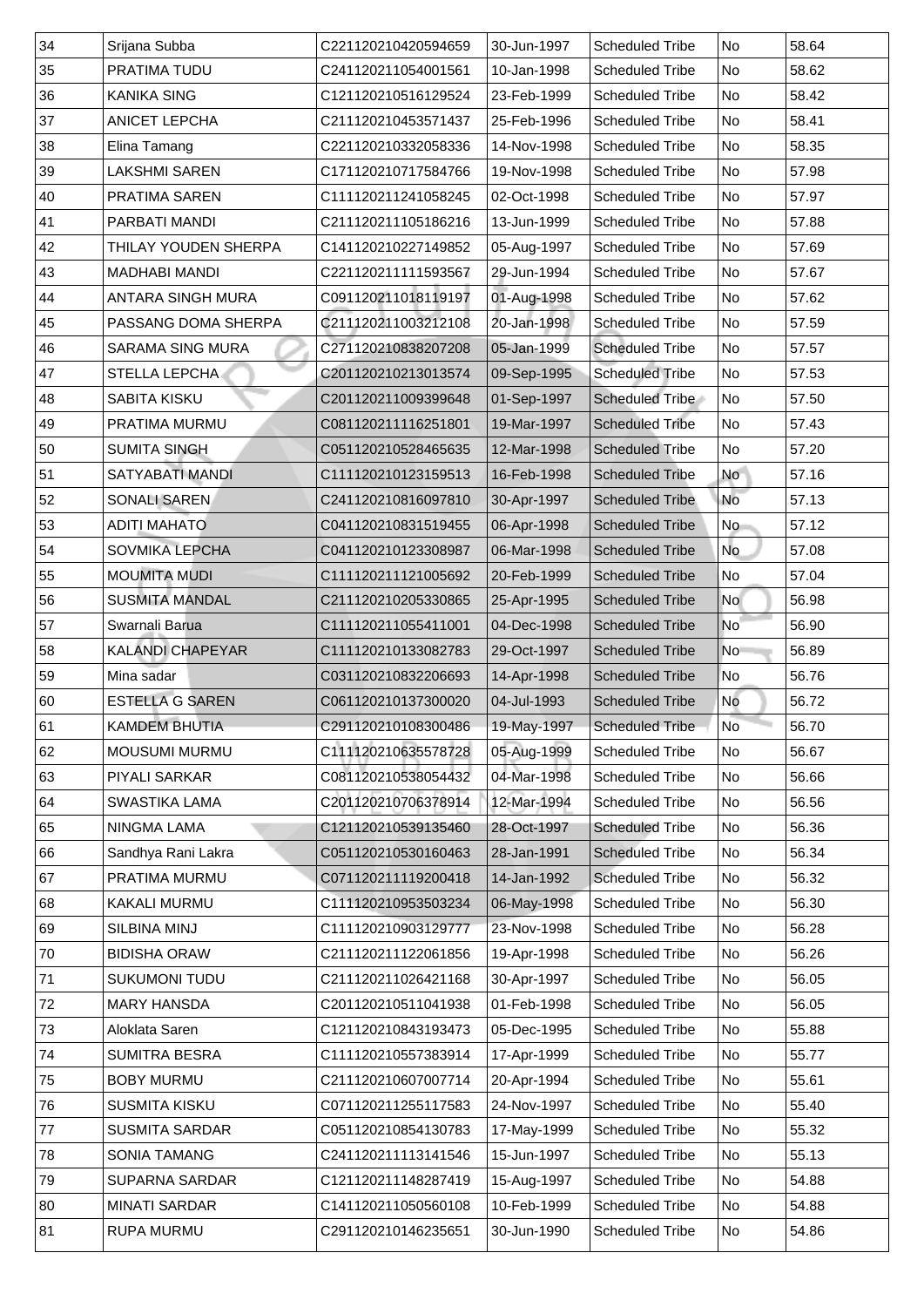| 82  | <b>SUPRIYA MURMU</b>        | C101120210327276296 | 12-Dec-1998 | <b>Scheduled Tribe</b> | No                       | 54.81 |
|-----|-----------------------------|---------------------|-------------|------------------------|--------------------------|-------|
| 83  | <b>MARSELINA SOREN</b>      | C111120210111137568 | 25-Feb-1998 | <b>Scheduled Tribe</b> | No                       | 54.80 |
| 84  | Priyanka Tamang             | C041120210908306955 | 27-Sep-1995 | <b>Scheduled Tribe</b> | No                       | 54.75 |
| 85  | <b>SANGITA LAKRA</b>        | C041120211223221526 | 10-Apr-1998 | <b>Scheduled Tribe</b> | No                       | 54.69 |
| 86  | <b>SWAPNA SINGH</b>         | C111120210524019078 | 06-Nov-1998 | <b>Scheduled Tribe</b> | No                       | 54.63 |
| 87  | <b>SRABANI ORAON</b>        | C081120210519093155 | 30-Sep-1997 | <b>Scheduled Tribe</b> | No                       | 54.59 |
| 88  | <b>MAMATA ORAON</b>         | C041120210553161833 | 26-Nov-1994 | <b>Scheduled Tribe</b> | No                       | 54.55 |
| 89  | APARNA MUDI                 | C211120210911394210 | 12-Nov-1997 | <b>Scheduled Tribe</b> | No                       | 54.47 |
| 90  | <b>ANJALI SING</b>          | C191120210221590556 | 24-Sep-1996 | <b>Scheduled Tribe</b> | No                       | 54.20 |
| 91  | <b>KEYA BASKEY</b>          | C211120210118426574 | 03-Feb-1998 | <b>Scheduled Tribe</b> | No                       | 54.12 |
| 92  | <b>MARIAM ORAON</b>         | C061120211224021060 | 02-May-1997 | <b>Scheduled Tribe</b> | No                       | 54.10 |
| 93  | <b>DORMIT LEPCHA</b>        | C201120210239396679 | 11-Jul-1995 | <b>Scheduled Tribe</b> | No                       | 54.04 |
| 94  | <b>APSARA LIMBU</b>         | C221120211226292166 | 21-Jan-1997 | <b>Scheduled Tribe</b> | No                       | 54.02 |
| 95  | Saswati Hansda              | C081120210904374006 | 03-Aug-1998 | <b>Scheduled Tribe</b> | No                       | 53.89 |
| 96  | <b>PUSHPA HEMBRAM</b>       | C211120210143197332 | 31-May-1996 | <b>Scheduled Tribe</b> | No                       | 53.73 |
| 97  | <b>RAKHI TUDU</b>           | C041120210744292271 | 08-Aug-1998 | <b>Scheduled Tribe</b> | No                       | 53.73 |
| 98  | <b>SHIKHA MURMU</b>         | C161120211201324662 | 23-Mar-1997 | <b>Scheduled Tribe</b> | No                       | 53.72 |
| 99  | <b>PRITI HEMBRAM</b>        | C261120211132564318 | 25-Oct-1992 | <b>Scheduled Tribe</b> | <b>No</b>                | 53.66 |
| 100 | PHURBU LHAMU TAMANG         | C211120211229464588 | 22-Jun-1993 | <b>Scheduled Tribe</b> | <b>No</b>                | 53.56 |
| 101 | <b>SHARA LEPCHA</b>         | C281120211045387185 | 29-Dec-1996 | <b>Scheduled Tribe</b> | No                       | 53.40 |
| 102 | <b>MOUSUMI HEMBRAM</b>      | C191120210244077861 | 04-Sep-1996 | <b>Scheduled Tribe</b> | No                       | 53.35 |
| 103 | <b>MALATI HANSDA</b>        | C091120210534197800 | 02-Nov-1997 | <b>Scheduled Tribe</b> | $\overline{\mathsf{No}}$ | 53.30 |
| 104 | <b>KABITA HEMRAM</b>        | C151120210530456737 | 04-Mar-1999 | <b>Scheduled Tribe</b> | No l                     | 53.21 |
| 105 | <b>SUHNOM FONING LEPCHA</b> | C111120210118546812 | 01-Jan-1997 | <b>Scheduled Tribe</b> | $\overline{\mathsf{No}}$ | 53.13 |
| 106 | <b>NIYOTI CHISIM</b>        | C291120210540347513 | 06-Aug-1999 | <b>Scheduled Tribe</b> | No                       | 53.12 |
| 107 | <b>PURNIMA RAVA</b>         | C111120210419515137 | 03-Mar-1991 | <b>Scheduled Tribe</b> | No                       | 53.07 |
| 108 | <b>SWEETY SELINA MARJEE</b> | C291120210937421521 | 21-Dec-1993 | <b>Scheduled Tribe</b> | <b>No</b>                | 53.04 |
| 109 | Mangala Sardar              | C101120211021548548 | 24-Aug-1994 | Scheduled Tribe        | No <sup>1</sup>          | 53.02 |
| 110 | <b>ANAMIKA SARDAR</b>       | C051120210705170327 | 05-Jan-1999 | <b>Scheduled Tribe</b> | No                       | 52.86 |
| 111 | <b>SOHAGINI MURMU</b>       | C211120210114226644 | 04-Jul-1994 | <b>Scheduled Tribe</b> | No                       | 52.80 |
| 112 | <b>ROSEMARY LAKRA</b>       | C051120211159507421 | 10-Feb-1995 | <b>Scheduled Tribe</b> | No                       | 52.73 |
| 113 | <b>NIMKIT LEPCHA</b>        | C031120211130329567 | 26-Jun-1999 | <b>Scheduled Tribe</b> | No                       | 52.69 |
| 114 | NIKITA EKKA                 | C081120210632578589 | 29-Jul-1997 | <b>Scheduled Tribe</b> | No                       | 52.67 |
| 115 | <b>SUPRITI MALI</b>         | C041120210232425185 | 10-Dec-1998 | <b>Scheduled Tribe</b> | N <sub>o</sub>           | 52.66 |
| 116 | <b>JAYANTI PAHAN</b>        | C211120210202159062 | 05-Jul-1996 | <b>Scheduled Tribe</b> | No                       | 52.60 |
| 117 | <b>APARNA SARDAR</b>        | C101120210949291907 | 05-Sep-1997 | <b>Scheduled Tribe</b> | No                       | 52.59 |
| 118 | <b>SERINA LEPCHA</b>        | C211120210126285631 | 27-Jul-1995 | <b>Scheduled Tribe</b> | No                       | 52.55 |
| 119 | <b>SWAPNA MURMU</b>         | C241120210109334917 | 21-Feb-1998 | <b>Scheduled Tribe</b> | No                       | 52.53 |
| 120 | <b>RAMITA ORAON</b>         | C261120210102423699 | 05-Aug-1997 | <b>Scheduled Tribe</b> | No                       | 52.46 |
| 121 | PIU TUDU                    | C031120211058371496 | 20-Jul-1998 | <b>Scheduled Tribe</b> | N <sub>o</sub>           | 52.42 |
| 122 | <b>DIPALI HEMBRAM</b>       | C051120210944415037 | 03-May-1999 | <b>Scheduled Tribe</b> | No                       | 52.29 |
| 123 | <b>MALOBIKA SING</b>        | C211120210811388721 | 06-May-1993 | <b>Scheduled Tribe</b> | No                       | 52.28 |
| 124 | <b>SANGITA SINGH</b>        | C101120211110538381 | 07-Dec-1997 | <b>Scheduled Tribe</b> | No                       | 52.27 |
| 125 | <b>DARMIT LEPCHA</b>        | C191120211223345658 | 12-Nov-1997 | <b>Scheduled Tribe</b> | No                       | 52.26 |
| 126 | Pinky Lakra                 | C221120211245505950 | 21-Oct-1994 | <b>Scheduled Tribe</b> | No                       | 52.24 |
| 127 | PRITIKA HASDAK              | C091120210421548004 | 01-Apr-1996 | <b>Scheduled Tribe</b> | No                       | 52.21 |
| 128 | <b>MAMITA TAMANG</b>        | C221120210227060410 | 14-Aug-1997 | <b>Scheduled Tribe</b> | No                       | 52.20 |
| 129 | <b>SELESTINA TUDU</b>       | C231120211202034129 | 05-Jan-1994 | <b>Scheduled Tribe</b> | No                       | 51.89 |
|     |                             |                     |             |                        |                          |       |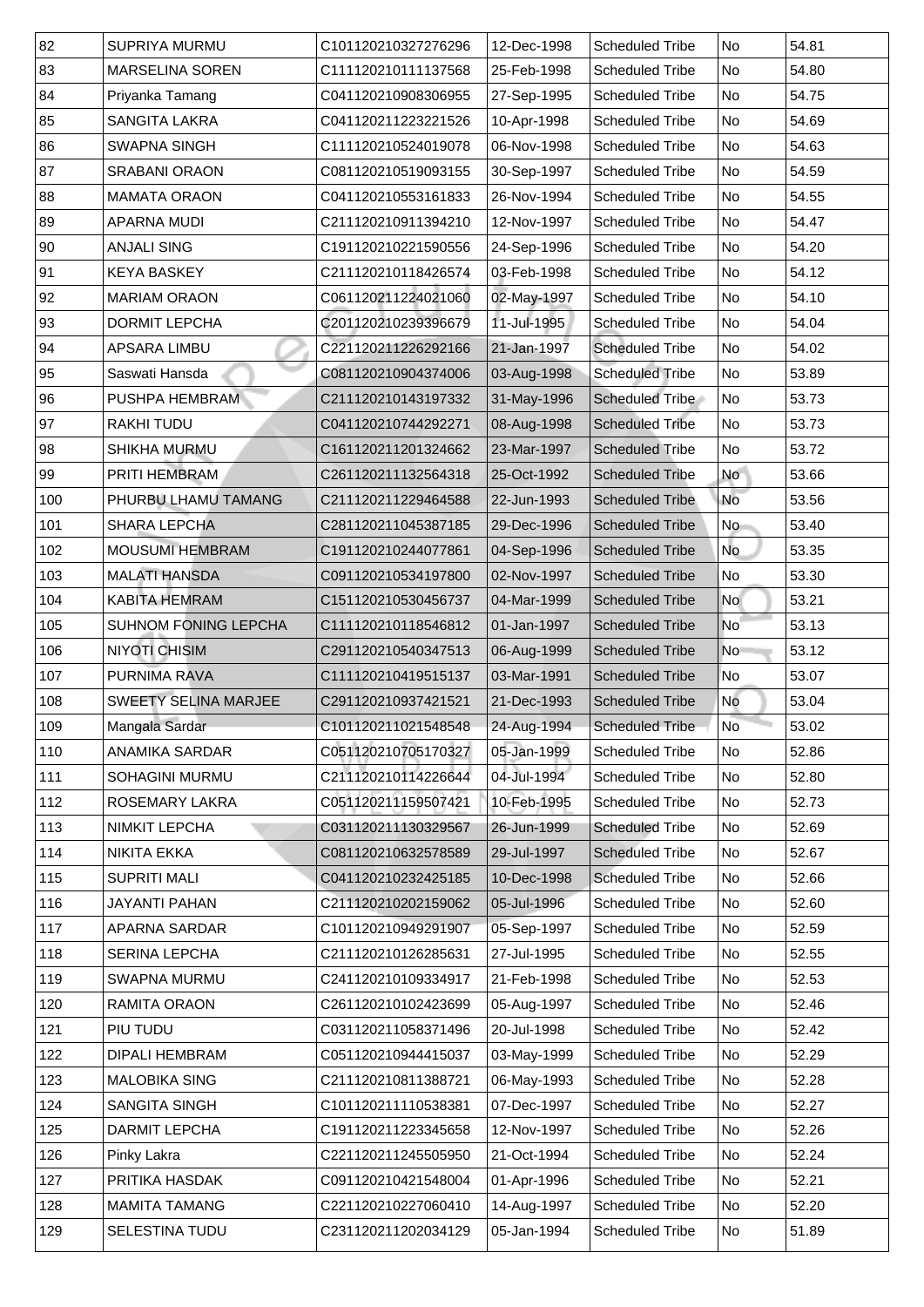| 130 | <b>ANJLEENA HEMROM</b>    | C081120211203160628 | 19-Jul-1998 | <b>Scheduled Tribe</b> | No              | 51.86 |
|-----|---------------------------|---------------------|-------------|------------------------|-----------------|-------|
| 131 | <b>SHARMISTHA SARDAR</b>  | C071120210607389274 | 15-Mar-1998 | <b>Scheduled Tribe</b> | No              | 51.78 |
| 132 | <b>MOUMITA MAHATO</b>     | C121120210804295148 | 29-Sep-1998 | <b>Scheduled Tribe</b> | No              | 51.77 |
| 133 | <b>RUPAMONI MURMU</b>     | C231120210634034634 | 16-Jul-1997 | <b>Scheduled Tribe</b> | No              | 51.73 |
| 134 | <b>ASIMA SINGH</b>        | C031120210219453658 | 27-Feb-1999 | <b>Scheduled Tribe</b> | No              | 51.72 |
| 135 | <b>CELESTINA KUJUR</b>    | C131120210455322561 | 27-Feb-1990 | <b>Scheduled Tribe</b> | No              | 51.70 |
| 136 | Rebeka Ekka               | C081120211228189895 | 02-Jul-1994 | <b>Scheduled Tribe</b> | No              | 51.61 |
| 137 | Neha Namita Beck          | C211120211131099703 | 04-Jan-1998 | <b>Scheduled Tribe</b> | No              | 51.57 |
| 138 | <b>SANTANA TUDU</b>       | C301120210936244319 | 05-Jan-1998 | <b>Scheduled Tribe</b> | No              | 51.57 |
| 139 | PRIYANKA HEMBROM          | C081120210242448904 | 24-Apr-1998 | <b>Scheduled Tribe</b> | No              | 51.47 |
| 140 | <b>PARICHITA MAHATO</b>   | C041120210234452945 | 05-Oct-1994 | <b>Scheduled Tribe</b> | No              | 51.23 |
| 141 | <b>JYOTI HORO</b>         | C111120210849559325 | 15-May-1999 | <b>Scheduled Tribe</b> | No              | 51.22 |
| 142 | Adulina Lepcha            | C031120211149084481 | 03-Mar-1987 | <b>Scheduled Tribe</b> | No              | 51.15 |
| 143 | PINKY MURMU               | C221120210753404235 | 19-Mar-1992 | <b>Scheduled Tribe</b> | No              | 50.96 |
| 144 | <b>MOUMITA MURMU</b>      | C251120210747059195 | 16-Jul-1998 | <b>Scheduled Tribe</b> | No              | 50.96 |
| 145 | <b>MOUMITA KATHAM</b>     | C111120210432160341 | 04-Oct-1990 | <b>Scheduled Tribe</b> | No              | 50.95 |
| 146 | <b>NILAM MINJ</b>         | C081120210744088826 | 08-Feb-1997 | <b>Scheduled Tribe</b> | No              | 50.94 |
| 147 | <b>NIVA SIKARI</b>        | C041120210333501408 | 16-May-1999 | <b>Scheduled Tribe</b> | <b>No</b>       | 50.92 |
| 148 | <b>JAYASHREE MAHATO</b>   | C211120210504479900 | 13-Aug-1996 | <b>Scheduled Tribe</b> | <b>No</b>       | 50.91 |
| 149 | <b>PRIYANKA SARDAR</b>    | C111120211053278466 | 24-Feb-1999 | <b>Scheduled Tribe</b> | No              | 50.87 |
| 150 | <b>PINKI PATUA</b>        | C121120210855447105 | 26-Feb-1993 | <b>Scheduled Tribe</b> | No              | 50.86 |
| 151 | <b>BINA MURMU</b>         | C111120210213189229 | 02-Oct-1994 | <b>Scheduled Tribe</b> | No              | 50.85 |
| 152 | Puja Singh                | C111120211245320299 | 29-Jun-1998 | <b>Scheduled Tribe</b> | No l            | 50.85 |
| 153 | <b>CHODEN LAMU SHERPA</b> | C291120210229482874 | 28-May-1991 | <b>Scheduled Tribe</b> | No              | 50.70 |
| 154 | Karmit Lepcha             | C261120210925570848 | 01-Sep-1992 | <b>Scheduled Tribe</b> | N <sub>o</sub>  | 50.66 |
| 155 | <b>RUMA TOPPO</b>         | C151120211215359056 | 18-Apr-1988 | <b>Scheduled Tribe</b> | No              | 50.61 |
| 156 | <b>REKHA SARDAR</b>       | C101120210419173595 | 09-Nov-1996 | <b>Scheduled Tribe</b> | No              | 50.53 |
| 157 | Mitali Murmu              | C031120210456119284 | 03-Jan-1998 | <b>Scheduled Tribe</b> | No <sup>-</sup> | 50.28 |
| 158 | <b>MONISHA KORA</b>       | C091120210725278085 | 04-May-1996 | <b>Scheduled Tribe</b> | No              | 50.03 |
| 159 | PRIYANKA LEPCHA           | C211120211244476003 | 08-Feb-1999 | <b>Scheduled Tribe</b> | No              | 49.95 |
| 160 | <b>ASHINTA KERKETTA</b>   | C051120211206393607 | 11-May-1993 | <b>Scheduled Tribe</b> | No              | 49.82 |
| 161 | PRITIKA LEPCHA            | C031120210527514497 | 03-Dec-1995 | <b>Scheduled Tribe</b> | No              | 49.79 |
| 162 | jayanti sardar            | C031120210521109448 | 03-Feb-1993 | <b>Scheduled Tribe</b> | No              | 49.72 |
| 163 | <b>PUSHPA SOREN</b>       | C071120210626223731 | 23-Nov-1994 | <b>Scheduled Tribe</b> | No              | 49.71 |
| 164 | <b>UPASHNA LAMA</b>       | C171120210213276706 | 30-Sep-1996 | <b>Scheduled Tribe</b> | No              | 49.43 |
| 165 | <b>PINKEY TIRKEY</b>      | C071120210351335350 | 29-Aug-1997 | <b>Scheduled Tribe</b> | No              | 49.40 |
| 166 | <b>BHARATI SOREN</b>      | C111120211202052743 | 22-Sep-1998 | <b>Scheduled Tribe</b> | No              | 49.37 |
| 167 | <b>TIASHA HANSDA</b>      | C261120211001220700 | 04-Sep-1998 | <b>Scheduled Tribe</b> | No              | 49.33 |
| 168 | <b>SUSMA TIRKEY</b>       | C081120211127595820 | 22-Mar-1995 | <b>Scheduled Tribe</b> | No              | 49.30 |
| 169 | PRATIBHA HEMBRAM          | C231120210548023310 | 27-Sep-1998 | <b>Scheduled Tribe</b> | No              | 49.30 |
| 170 | <b>SARITA KERKETTA</b>    | C051120210548490462 | 02-May-1993 | <b>Scheduled Tribe</b> | No              | 49.25 |
| 171 | <b>SARASWATI KISKU</b>    | C111120211203492811 | 08-Mar-1997 | <b>Scheduled Tribe</b> | No No           | 49.21 |
| 172 | ALBELA ORAON              | C051120211233003327 | 11-Jul-1999 | <b>Scheduled Tribe</b> | No              | 49.21 |
| 173 | <b>SUSHMITA KINDO</b>     | C041120210715370335 | 24-Oct-1995 | <b>Scheduled Tribe</b> | No No           | 49.13 |
| 174 | <b>PRAMILA EKKA</b>       | C041120210928379074 | 10-Aug-1993 | <b>Scheduled Tribe</b> | No              | 49.08 |
| 175 | aruna tirkey              | C081120210524339303 | 21-Sep-1997 | <b>Scheduled Tribe</b> | No              | 49.05 |
| 176 | <b>SUMITRA SOREN</b>      | C041120210154494872 | 05-Aug-1999 | <b>Scheduled Tribe</b> | No              | 49.00 |
| 177 | <b>ARATI SAREN</b>        | C211120210558434059 | 05-Mar-1994 | <b>Scheduled Tribe</b> | No              | 48.96 |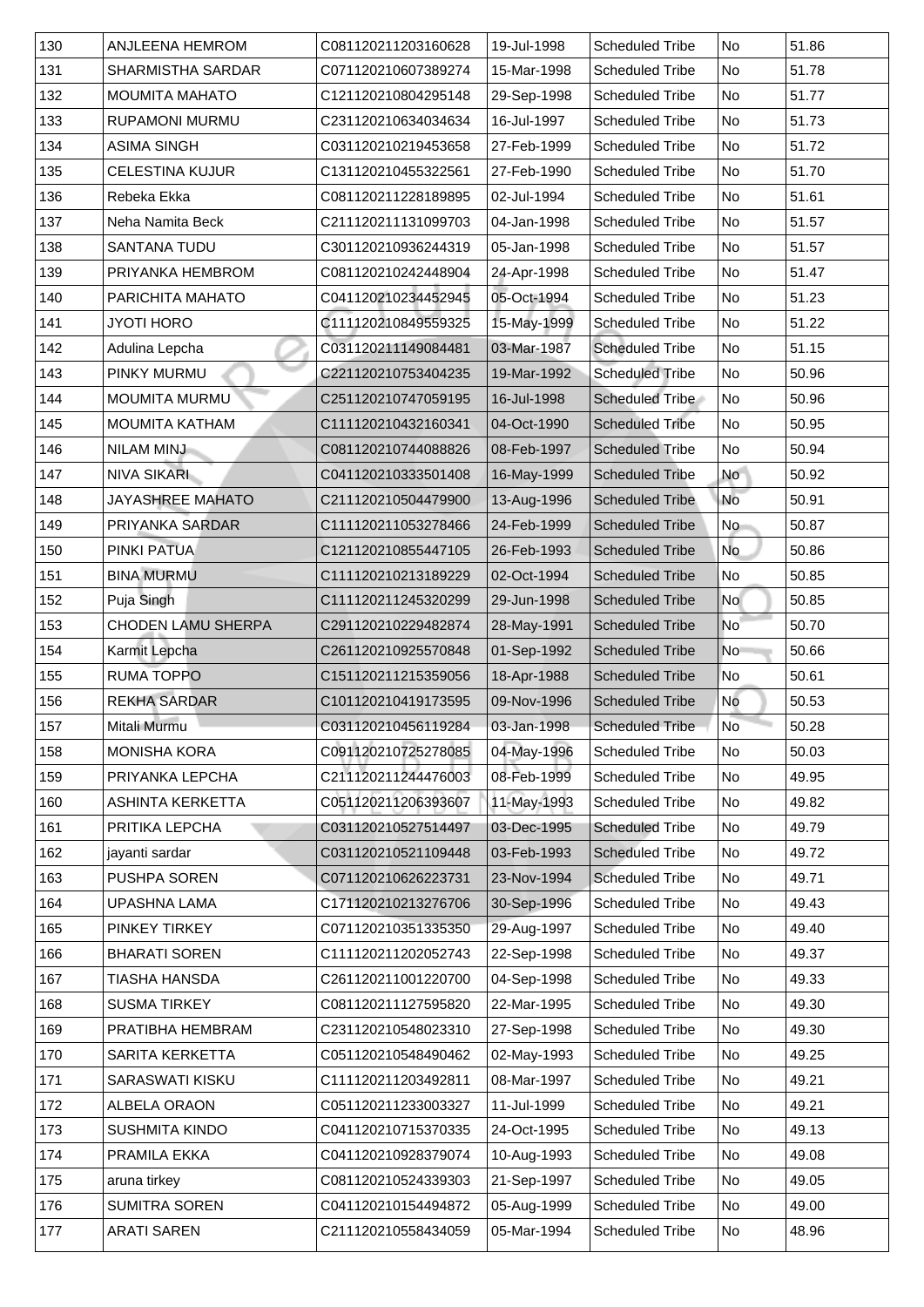| 178 | <b>PUJA SARDAR</b>      | C031120210640594292 | 03-Feb-1995 | <b>Scheduled Tribe</b> | No                       | 48.92 |
|-----|-------------------------|---------------------|-------------|------------------------|--------------------------|-------|
| 179 | <b>ROMANTI MINJ</b>     | C201120210855114772 | 22-Aug-1999 | <b>Scheduled Tribe</b> | No                       | 48.79 |
| 180 | <b>SARASWATI TUDU</b>   | C201120211235232257 | 02-Feb-1998 | <b>Scheduled Tribe</b> | No                       | 48.78 |
| 181 | <b>EDEN BHUTIA</b>      | C191120211150224896 | 16-Oct-1993 | <b>Scheduled Tribe</b> | No                       | 48.67 |
| 182 | <b>ROSELINE TUDU</b>    | C231120210103579051 | 28-Jun-1994 | <b>Scheduled Tribe</b> | No                       | 48.65 |
| 183 | <b>ANUPRIYA BECK</b>    | C151120210429151058 | 19-Oct-1996 | <b>Scheduled Tribe</b> | No                       | 48.48 |
| 184 | <b>MINOTI HEMBRAM</b>   | C121120210627454745 | 20-May-1997 | <b>Scheduled Tribe</b> | No                       | 48.38 |
| 185 | <b>PEMAKIT LEPCHA</b>   | C271120211016337249 | 26-Jul-1995 | <b>Scheduled Tribe</b> | No                       | 48.35 |
| 186 | <b>SREEMATI HEMBRAM</b> | C031120211010384885 | 03-May-1997 | <b>Scheduled Tribe</b> | No                       | 48.32 |
| 187 | samari subba            | C031120210801279864 | 21-Oct-1994 | <b>Scheduled Tribe</b> | No                       | 48.24 |
| 188 | Albina Subba            | C121120210240482705 | 26-Apr-1996 | <b>Scheduled Tribe</b> | No                       | 48.22 |
| 189 | <b>MANJITA MUNDA</b>    | C191120210127042208 | 10-Jun-1998 | <b>Scheduled Tribe</b> | No                       | 48.02 |
| 190 | <b>RUTH EKKA</b>        | C221120210341480520 | 01-Aug-1993 | <b>Scheduled Tribe</b> | No                       | 48.00 |
| 191 | Priyanka Singh          | C031120210718262096 | 14-Sep-1993 | <b>Scheduled Tribe</b> | No                       | 47.99 |
| 192 | Rachita lama            | C031120211038447330 | 05-Apr-1995 | <b>Scheduled Tribe</b> | No                       | 47.76 |
| 193 | <b>PUTUL TUDU</b>       | C151120210407059962 | 05-Sep-1995 | <b>Scheduled Tribe</b> | No                       | 47.72 |
| 194 | <b>SUMITRA YANZAN</b>   | C171120210342514424 | 08-Dec-1979 | <b>Scheduled Tribe</b> | No                       | 47.70 |
| 195 | <b>NAMITA BESRA</b>     | C231120211049108676 | 15-Mar-1994 | <b>Scheduled Tribe</b> | <b>No</b>                | 47.67 |
| 196 | <b>ANINDITA TUDU</b>    | C161120211133162071 | 30-Nov-1997 | <b>Scheduled Tribe</b> | <b>No</b>                | 47.63 |
| 197 | <b>LOURD MARY MURMU</b> | C151120210537395368 | 11-Feb-1989 | <b>Scheduled Tribe</b> | No                       | 47.59 |
| 198 | <b>SHRADDHA BARUA</b>   | C031120210624347064 | 08-Oct-1996 | <b>Scheduled Tribe</b> | No                       | 47.43 |
| 199 | <b>DEEPA MUNDA</b>      | C071120210626258732 | 06-Oct-1998 | <b>Scheduled Tribe</b> | No                       | 47.38 |
| 200 | <b>EDNA LEPCHA</b>      | C231120211005336436 | 19-May-1992 | <b>Scheduled Tribe</b> | No l                     | 47.37 |
| 201 | <b>RIKA ORAON</b>       | C121120211012319549 | 30-Aug-1996 | <b>Scheduled Tribe</b> | $\overline{\mathsf{No}}$ | 47.37 |
| 202 | <b>ANJELIN EKKA</b>     | C091120210926088885 | 14-Sep-1995 | <b>Scheduled Tribe</b> | No                       | 47.31 |
| 203 | <b>PINKY TUDU</b>       | C271120211146255201 | 23-Jul-1992 | <b>Scheduled Tribe</b> | No                       | 47.27 |
| 204 | <b>ARPITA MURMU</b>     | C141120211221337863 | 01-Jul-1999 | <b>Scheduled Tribe</b> | <b>No</b>                | 47.22 |
| 205 | <b>SNIGDHA HANSDA</b>   | C211120211015550693 | 06-Oct-1997 | <b>Scheduled Tribe</b> | No                       | 46.93 |
| 206 | <b>PREETI TAMANG</b>    | C211120210442258966 | 22-Jun-1997 | <b>Scheduled Tribe</b> | No                       | 46.91 |
| 207 | <b>BINITA LAMA</b>      | C231120210612022278 | 22-Aug-1992 | <b>Scheduled Tribe</b> | No                       | 46.89 |
| 208 | <b>JHARNA SARDAR</b>    | C171120210231279628 | 10-Jun-1995 | <b>Scheduled Tribe</b> | No                       | 46.87 |
| 209 | PREETI KAWA             | C221120210432296671 | 19-Nov-1995 | <b>Scheduled Tribe</b> | No                       | 46.85 |
| 210 | <b>SULEKHA MARDI</b>    | C171120210904260939 | 30-Jun-1993 | <b>Scheduled Tribe</b> | No                       | 46.75 |
| 211 | <b>MADHURIMA SAREN</b>  | C231120210453584415 | 23-Dec-1997 | <b>Scheduled Tribe</b> | No                       | 46.75 |
| 212 | Rabika Hansda           | C201120210627121250 | 10-Feb-1997 | <b>Scheduled Tribe</b> | No                       | 46.62 |
| 213 | <b>BABITA MURMU</b>     | C051120210325377069 | 18-Mar-1992 | <b>Scheduled Tribe</b> | No                       | 46.51 |
| 214 | <b>RANI HANSDA</b>      | C091120210719142201 | 20-Feb-1997 | <b>Scheduled Tribe</b> | No                       | 46.19 |
| 215 | <b>PALLABI RAVA</b>     | C121120210108060135 | 04-Dec-1999 | <b>Scheduled Tribe</b> | No                       | 46.12 |
| 216 | <b>SHRABONI HEMBRAM</b> | C111120210732020698 | 05-Aug-1998 | <b>Scheduled Tribe</b> | No                       | 46.03 |
| 217 | <b>MONICA TOPPO</b>     | C211120211247444241 | 22-Oct-1994 | <b>Scheduled Tribe</b> | No                       | 45.89 |
| 218 | <b>AMRITA HANSDA</b>    | C231120211122563807 | 09-Jan-1993 | <b>Scheduled Tribe</b> | No                       | 45.65 |
| 219 | <b>JHUMA PATRA</b>      | C221120210700292808 | 14-Oct-1998 | <b>Scheduled Tribe</b> | No No                    | 45.42 |
| 220 | <b>SWETA SANDIL</b>     | C151120210658090462 | 26-Jan-1989 | <b>Scheduled Tribe</b> | No                       | 45.41 |
| 221 | <b>KAKOLI KISKU</b>     | C291120211042453161 | 02-May-1991 | <b>Scheduled Tribe</b> | No                       | 45.39 |
| 222 | <b>MOUSUMI MARDI</b>    | C151120211256455210 | 02-Mar-1993 | <b>Scheduled Tribe</b> | No                       | 45.39 |
| 223 | <b>SHILPI LAKRA</b>     | C051120211212319551 | 01-Feb-1995 | <b>Scheduled Tribe</b> | No                       | 45.15 |
| 224 | <b>CHANDNI BARLA</b>    | C211120210935572602 | 31-May-1996 | <b>Scheduled Tribe</b> | No No                    | 45.15 |
| 225 | <b>RITA HANSDA</b>      | C191120211241558920 | 24-Mar-1994 | <b>Scheduled Tribe</b> | No                       | 45.08 |
|     |                         |                     |             |                        |                          |       |